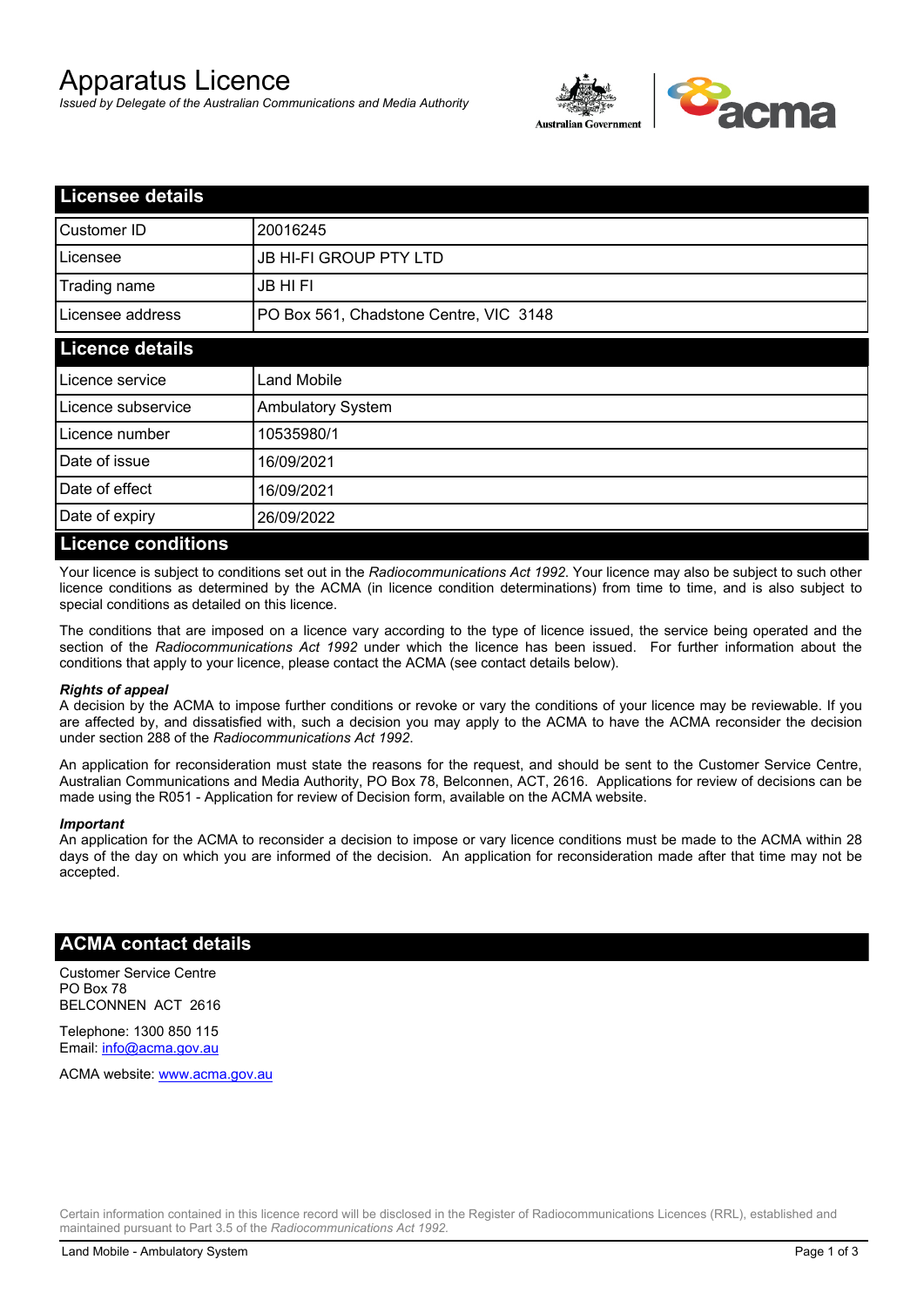# **Advisory Notes applying to licence no.: 10535980/1**

Conditions applicable to the operation of Ambulatory System station(s) authorised under this licence can be found in the Radiocommunications Licence Conditions (Apparatus Licence) Determination and the Radiocommunications Licence Conditions (Land Mobile Licence) Determination. Copies of these determinations are available from the ACMA and from the ACMA home page (www.acma.gov.au).